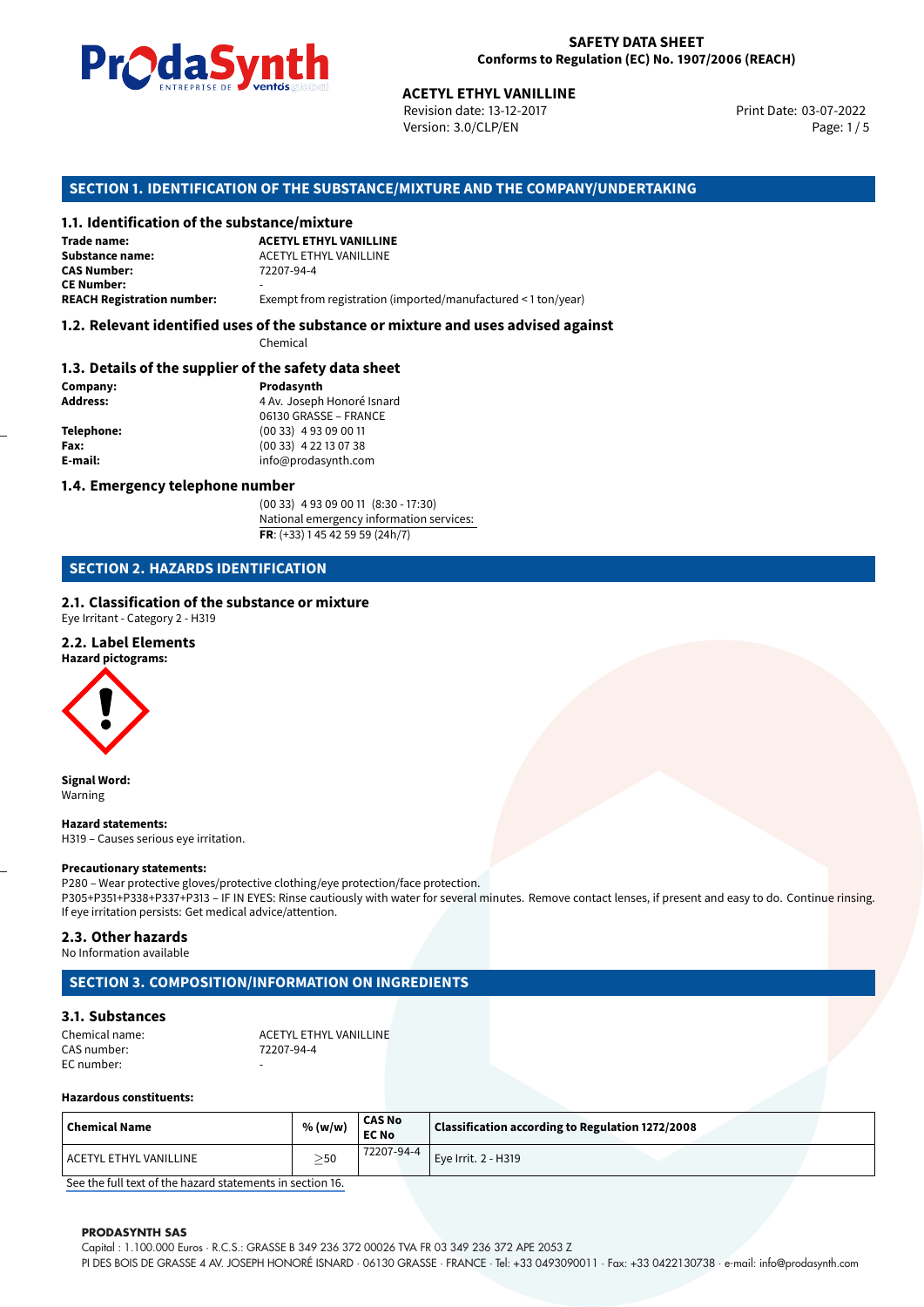

## **ACETYL ETHYL VANILLINE**<br>
Revision date: 13-12-2017<br> **Print Date: 03-07-2022**

Revision date: 13-12-2017 Version: 3.0/CLP/EN Page: 2 / 5

#### **3.2. Mixtures**

Not applicable.

#### **SECTION 4. FIRST-AID MEASURES**

#### **4.1. Description of necessary first aid measures**

| Ingestion:    | Rinse mouth with water.                                                                                               |
|---------------|-----------------------------------------------------------------------------------------------------------------------|
|               | Obtain medical advice.                                                                                                |
|               | Keep at rest. Do not induce vomiting.                                                                                 |
| Eye contact:  | In case of contact with eyes, rinse immediately with plenty of water for at least 15 minutes and seek medical advice. |
| Inhalation:   | Remove person to fresh air and keep at rest.                                                                          |
|               | Seek immediate medical advice.                                                                                        |
| Skin contact: | Take off immediately all contaminated clothing.                                                                       |
|               | Thoroughly wash affected skin with soap and water.                                                                    |
|               | Seek medical attention if symptoms persist.                                                                           |
|               |                                                                                                                       |

#### **4.2. Most important symptoms and effects, both acute and delayed**

No information available.

#### **4.3. Indication of any immediate medical attention and special treatment needed**

No information available.

#### **SECTION 5. FIRE-FIGHTING MEASURES**

#### **5.1. Extinguishing Media**

Water spray, carbon dioxide, dry chemical powder or appropriate foam. For safety reasons do not use full water jet.

#### **5.2. Special hazards arising from the substance or mixture**

Known or Anticipated Hazardous Products of Combustion: Emits toxic fumes under fire conditions.

#### **5.3. Advice for firefighters**

High temperatures can lead to high pressures inside closed containers. Avoid inhalation of vapors that are created. Use appropriate respiratory protection. Do not allow spillage of fire to be poured into drains or watercourses. Wear self-contained breathing apparatus and protective clothing.

#### **SECTION 6. ACCIDENTAL RELEASE MEASURES**

#### **6.1. Personal precautions, protective equipment and emergency procedures**

Evacuate surronding areas. Ensure adequate ventilation. Keep unnecessary and unprotected personnel from entering. Do not breathe vapor/spray. Avoid contact with skin and eyes. Information regarding personal protective measures: see section 8.

#### **6.2. Environmental precautions**

To avoid possible contamination of the environment, do not discharge into any drains, surface waters or groundwaters.

#### **6.3. Methods and materials for containment and cleaning up**

Cover with an inert, inorganic, non-combustible absorbent material (e.g. dry-lime, sand, soda ash). Place in covered containers using non-sparking tools and transport outdoors. Avoid open flames or sources of ignition (e.g. pilot lights on gas hot water heater). Ventilate area and wash spill site after material pickup is complete.

#### **6.4. Reference to other sections**

Information regarding exposure controls, personal protection and disposal considerations can be found in sections 8 and 13.

#### **SECTION 7. HANDLING AND STORAGE**

#### **7.1. Precautions for safe handling**

Do not store or handle this material near food or drinking water. Do not smoke. Avoid contact with the eyes, skin and clothing. Wear protective clothing and use glasses. Observe the rules of safety and hygiene at work. Keep in the original container or an alternative made from a compatible material.

#### **7.2. Conditions for safe storage, including any incompatibilities**

Store in tightly closed and preferably full containers in a cool, dry and ventilated area, protected from light. Keep away from sources of ignition (e.g. hot surfaces, sparks, flame and static discharges). Keep away from incompatible materials (see section 10).

#### **PRODASYNTH SAS**

Capital : 1.100.000 Euros · R.C.S.: GRASSE B 349 236 372 00026 TVA FR 03 349 236 372 APE 2053 Z PI DES BOIS DE GRASSE 4 AV. JOSEPH HONORÉ ISNARD · 06130 GRASSE · FRANCE · Tel: +33 0493090011 · Fax: +33 0422130738 · e-mail: info@prodasynth.com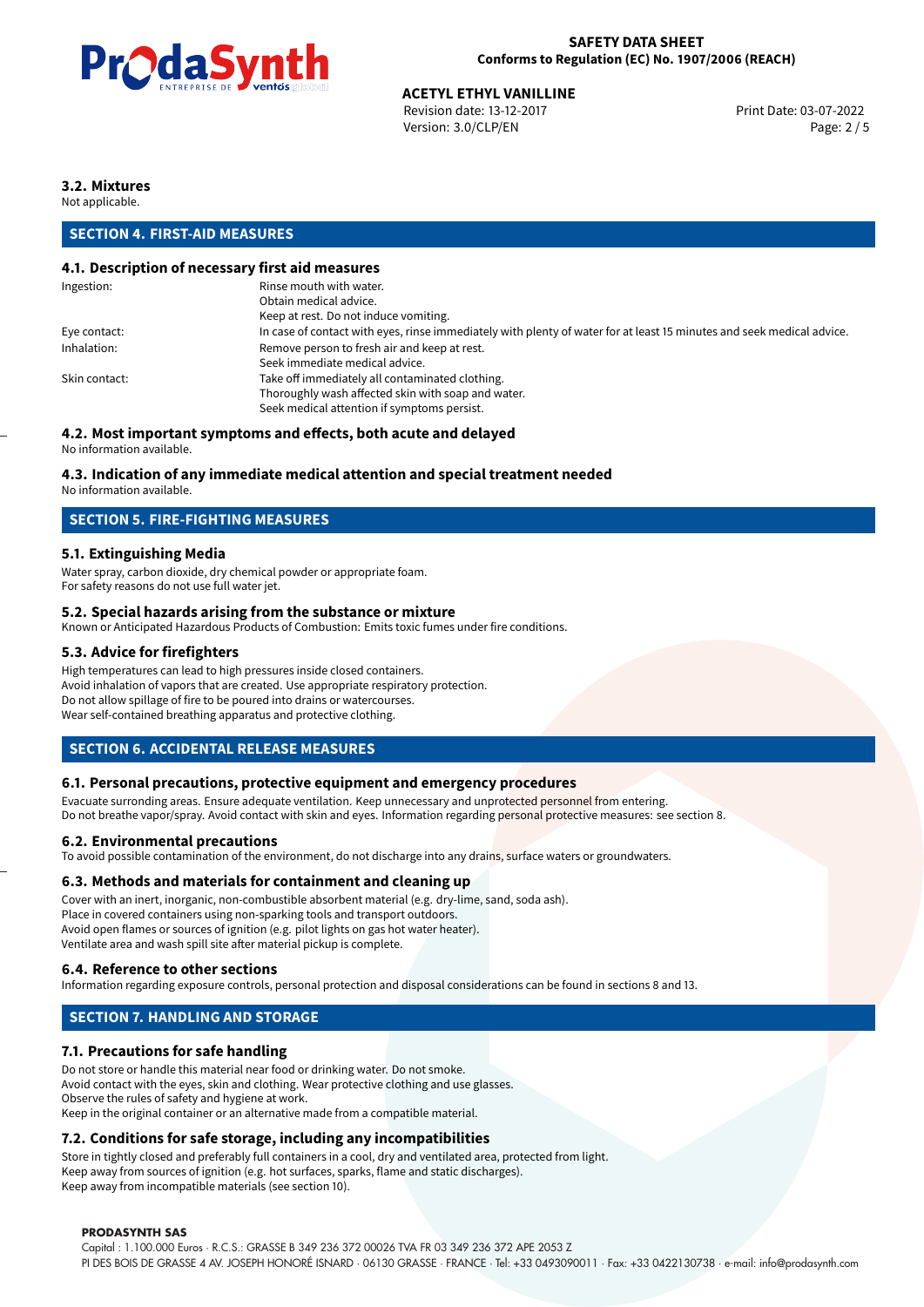

## **ACETYL ETHYL VANILLINE**<br>
Revision date: 13-12-2017<br> **Aces** Print Date: 03-07-2022

Revision date: 13-12-2017 Version: 3.0/CLP/EN Page: 3 / 5

#### **7.3. Specific end use(s)**

No information available.

### **SECTION 8. EXPOSURE CONTROLS AND PERSONAL PROTECTION**

#### **8.1. Control parameters**

Components with occupational exposure limits: None known.

#### **8.2. Exposure controls**

| Appropriate engineering controls: | Measures should be taken to prevent materials from being splashed into the body.                                                            |
|-----------------------------------|---------------------------------------------------------------------------------------------------------------------------------------------|
|                                   | Provide adequate ventilation, according to the conditions of use. Use a mechanical exhaust if required.                                     |
| Eye/Face protection:              | Chemical safety goggles are recommended. Wash contaminated goggles before reuse.                                                            |
| Hand Protection:                  | Chemical-resistant gloves are recommended. Wash contaminated gloves before reuse.                                                           |
| Body protection:                  | Personal protective equipment for the body should be selected based on the task being performed and the risks<br>involved.                  |
| Respiratory Protection:           | In case of insufficient ventilation, use suitable respiratory equipment.                                                                    |
| Environmental exposure controls:  | Emissions from ventilation or process equipment should be checked to ensure they comply with environmental<br>protection legislation.       |
|                                   | In some cases, filters or engineering modifications to the process equipment will be necessary to reduce emissions to<br>acceptable levels. |

#### **SECTION 9. PHYSICAL AND CHEMICAL PROPERTIES**

#### **9.1. Information on basic physical and chemical properties**

| Appearance:                            | Solid                     |  |
|----------------------------------------|---------------------------|--|
| Colour:                                | Conforms to standard      |  |
| Odour:                                 | Conforms to standard      |  |
| Odour theshold:                        | Not determined            |  |
| pH:                                    | Not determined            |  |
| Melting point/freezing point:          | Not determined            |  |
| Boling point/boiling range:            | 303°C (1 atm)             |  |
| Flash point:                           | 131 °C                    |  |
| Evaporation rate:                      | Not determined            |  |
| Flammability:                          | Not determined            |  |
| Lower flammability/Explosive limit:    | Not determined            |  |
| Upper flammability/Explosive limit:    | Not determined            |  |
| Vapour pressure:                       | Not determined            |  |
| Vapour Density:                        | Not determined            |  |
| Density:                               | Not determined            |  |
| Relative density:                      | Not determined            |  |
| Water solubility:                      | <b>INSOLUBLE IN WATER</b> |  |
| Solubility in other solvents:          | SOLUBLE IN ETHANOL        |  |
| Partition coefficient n-octanol/water: | Not determined            |  |
| Auto-ignition temperature:             | Not determined            |  |
| Decomposition temperature:             | Not determined            |  |
| Viscosity, dynamic:                    | Not determined            |  |
| Viscosity, kinematic:                  | Not determined            |  |
| Explosive properties:                  | Not determined            |  |
| Oxidising properties:                  | Not determined            |  |
|                                        |                           |  |

#### **9.2. Additional information**

No information available.

#### **SECTION 10. STABILITY AND REACTIVITY**

#### **10.1. Reactivity**

No hazardous reactions if stored and handled as prescribed/indicated.

#### **10.2. Chemical stability**

The product is stable if stored and handled as prescribed/indicated.

#### **10.3. Possibility of hazardous reactions**

No hazardous reactions if stored and handled as prescribed/indicated.

#### **PRODASYNTH SAS**

Capital : 1.100.000 Euros · R.C.S.: GRASSE B 349 236 372 00026 TVA FR 03 349 236 372 APE 2053 Z PI DES BOIS DE GRASSE 4 AV. JOSEPH HONORÉ ISNARD · 06130 GRASSE · FRANCE · Tel: +33 0493090011 · Fax: +33 0422130738 · e-mail: info@prodasynth.com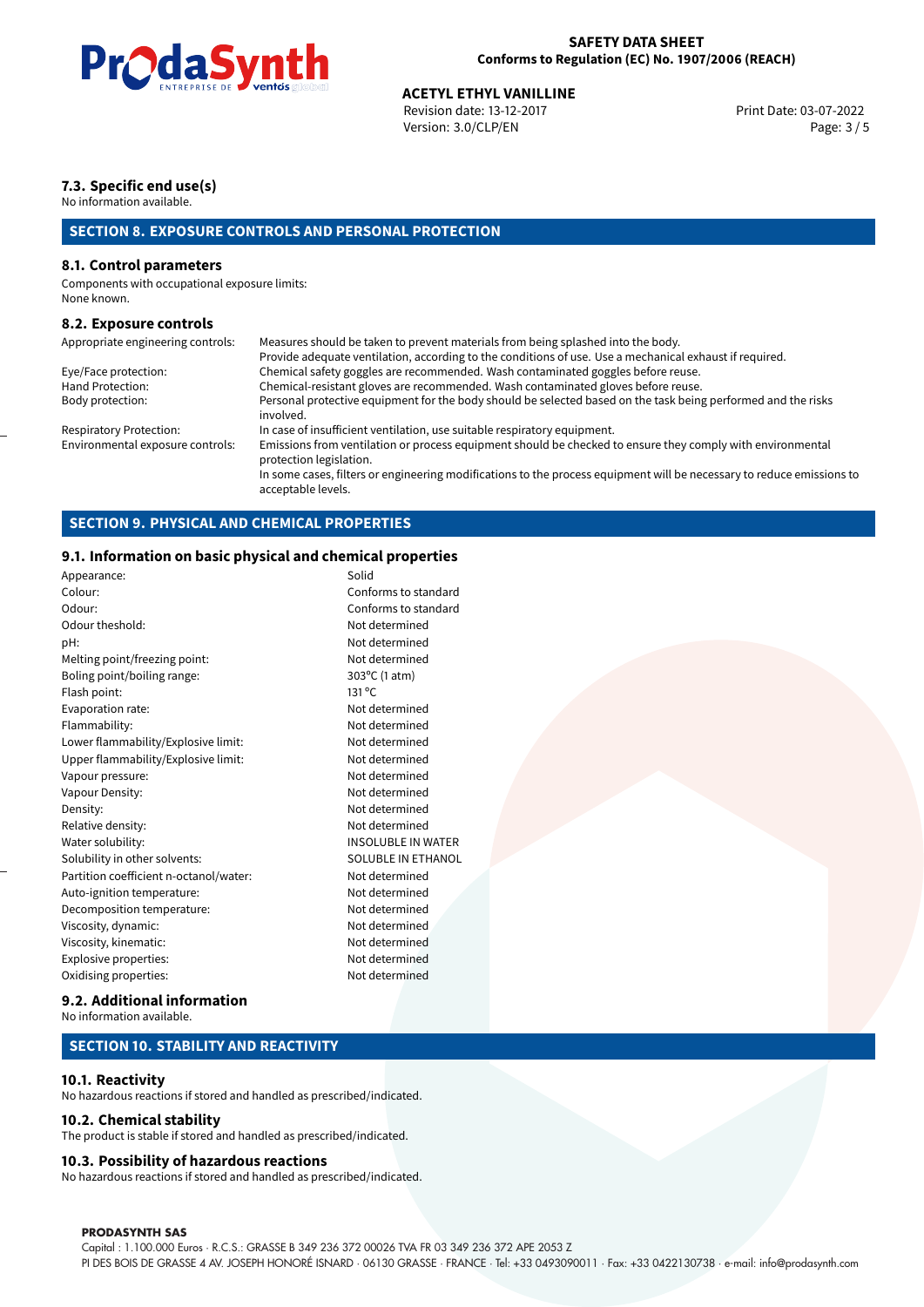

## **ACETYL ETHYL VANILLINE**<br>
Revision date: 13-12-2017<br> **Print Date: 03-07-2022**

Revision date: 13-12-2017 Version: 3.0/CLP/EN Page: 4 / 5

#### **10.4. Conditions to Avoid**

Conditions to Avoid: Excessive heat, flame or other ignition sources.

#### **10.5. Incompatible materials**

Avoid contact with strong acids and bases and oxidizing agents.

#### **10.6. Hazardous decomposition products**

During combustion may form carbon monoxide and unidentified organic compounds.

## **SECTION 11. TOXICOLOGICAL INFORMATION**

#### **11.1. Information on toxicological effects**

| Acute toxicity                    | Based on the data available, the criteria for classification are not met. |
|-----------------------------------|---------------------------------------------------------------------------|
| <b>Skin corrosion/irritation</b>  | Based on the data available, the criteria for classification are not met. |
| Serious eye damage/irritation     | Causes serious eye irritation.                                            |
| Respiratory or skin sensitisation | Based on the data available, the criteria for classification are not met. |
| Germ cell mutagenicity            | Based on the data available, the criteria for classification are not met. |
| Carcinogenicity                   | Based on the data available, the criteria for classification are not met. |
| Reproductive toxicity             | Based on the data available, the criteria for classification are not met. |
| <b>STOT-single exposure</b>       | Based on the data available, the criteria for classification are not met. |
| STOT-repeated exposure            | Based on the data available, the criteria for classification are not met. |
| <b>Aspiration hazard</b>          | Based on the data available, the criteria for classification are not met. |

#### **SECTION 12. ECOLOGICAL INFORMATION**

#### **12.1. Toxicity**

#### **Assessment:**

Based on the data available, the criteria for classification are not met. **Experimental/calculated data:** No information available.

#### **12.2. Degradability**

No information available.

#### **12.3. Bioaccumulative potential**

No information available.

#### **12.4. Soil mobility**

No information available.

#### **12.5. Results of PBT and vPvB assessment** No information available.

#### **12.6. Other adverse effects**

See also sections 6, 7, 13 and 15 Do not allow to get into waste water or waterways.

#### **SECTION 13. DISPOSAL CONSIDERATIONS**

#### **13.1. Waste treatment methods**

Dispose of in accordance with national and local environmental regulations.

#### **SECTION 14: TRANSPORT INFORMATION**

|                                  | <b>ADR/RID/ADN</b>                | <b>IMDG</b> |                                   | <b>IATA-ICAO</b>                  |
|----------------------------------|-----------------------------------|-------------|-----------------------------------|-----------------------------------|
| 14.1. UN Number                  | Not classified as hazardous goods |             | Not classified as hazardous goods | Not classified as hazardous goods |
| 14.2. UN Proper Shipping Name    | Not applicable                    |             | Not applicable                    | Not applicable                    |
| 14.3. Transport Hazard Class(es) | Not applicable                    |             | Not applicable                    | Not applicable                    |
| 14.4. Packing Group              | Not applicable                    |             | Not applicable                    | Not applicable                    |
| 14.5. Environmental hazards      | No                                | No          |                                   | No                                |
| <b>Additional information</b>    |                                   |             |                                   |                                   |

#### **14.6 Special precautions for user**

None known

#### **PRODASYNTH SAS**